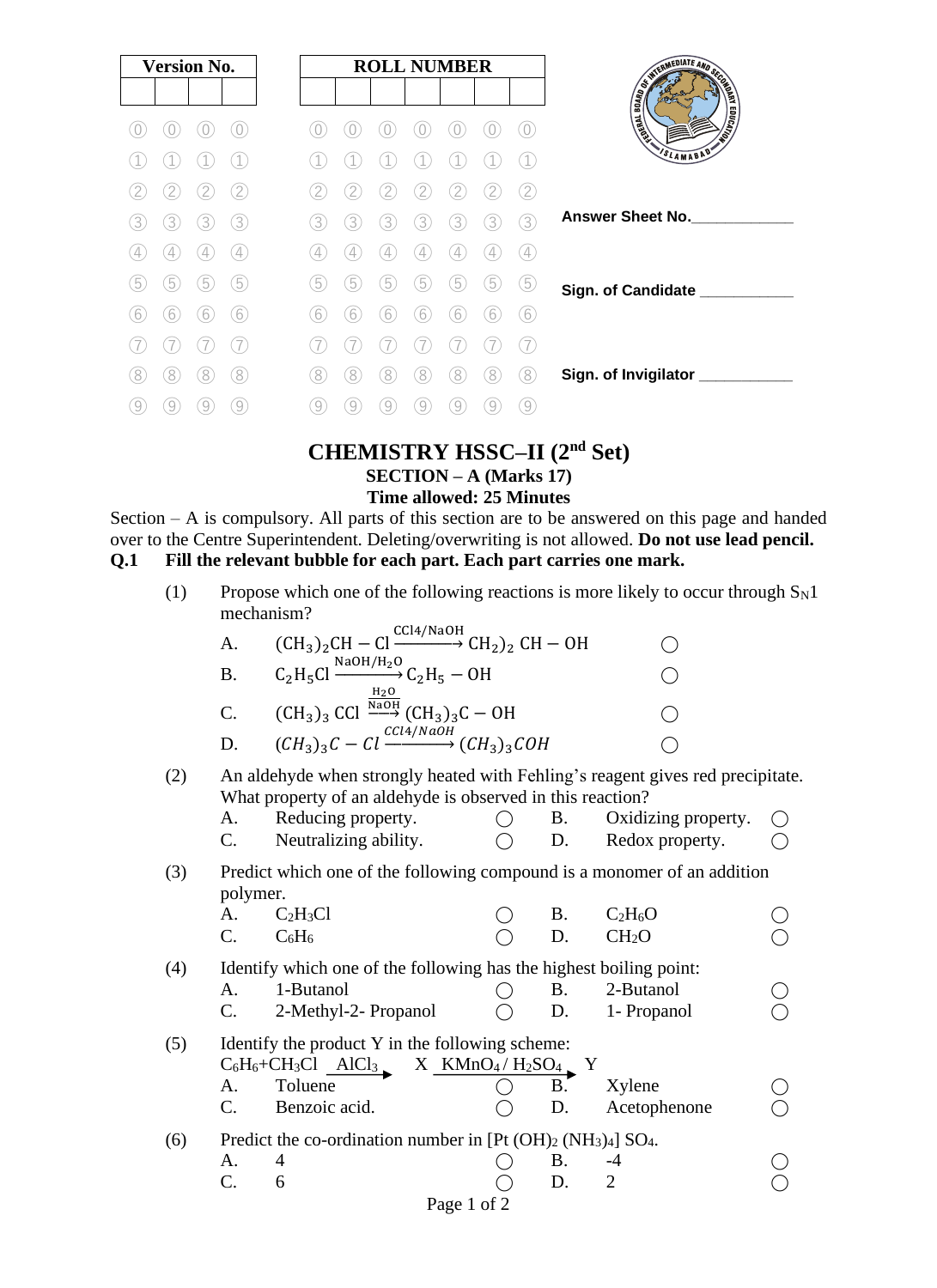| (7)  | Identify a mixture of two organic solvents that are used in nail polish remover. |                                                                                                                                                 |                                               |           |                          |     |  |  |  |  |  |  |  |
|------|----------------------------------------------------------------------------------|-------------------------------------------------------------------------------------------------------------------------------------------------|-----------------------------------------------|-----------|--------------------------|-----|--|--|--|--|--|--|--|
|      | A.                                                                               | Benzene and acetone                                                                                                                             | ( )                                           | C.        | Ethyl acetate and $CS_2$ |     |  |  |  |  |  |  |  |
|      | <b>B.</b>                                                                        | Acetone and ethyl acetate<br>Benzene and CS <sub>2</sub><br>D.                                                                                  |                                               |           |                          |     |  |  |  |  |  |  |  |
| (8)  | RNA contains four different nitrogenous bases EXCEPT.                            |                                                                                                                                                 |                                               |           |                          |     |  |  |  |  |  |  |  |
|      | А.                                                                               | Adenine                                                                                                                                         | ( )                                           | <b>B.</b> | Guanine                  |     |  |  |  |  |  |  |  |
|      | $\mathcal{C}$ .                                                                  | Thymine                                                                                                                                         |                                               | D.        | Cytosine                 |     |  |  |  |  |  |  |  |
| (9)  |                                                                                  | When ozone is treated with alkene, aldehyde and ketone are produced, identify<br>which one of the following will produce two moles of butanone. |                                               |           |                          |     |  |  |  |  |  |  |  |
|      | A.                                                                               | 2 Butene                                                                                                                                        | ( )                                           | <b>B.</b> | 3,4-Dimethyl-3-hexene.   |     |  |  |  |  |  |  |  |
|      | C.                                                                               | 3-methyl-3-hexene                                                                                                                               |                                               | D.        | $2 -$ Hexene.            |     |  |  |  |  |  |  |  |
| (10) | Cyclopropane is an example of:                                                   |                                                                                                                                                 |                                               |           |                          |     |  |  |  |  |  |  |  |
|      | А.                                                                               | Acyclic compound                                                                                                                                | $\left( \begin{array}{c} \end{array} \right)$ | <b>B.</b> | Alicyclic compound       |     |  |  |  |  |  |  |  |
|      | C.                                                                               | Heterocyclic compound                                                                                                                           |                                               | D.        | Aromatic compound        | ( ) |  |  |  |  |  |  |  |
| (11) | Identify an element with higher ionization energy:                               |                                                                                                                                                 |                                               |           |                          |     |  |  |  |  |  |  |  |
|      | A.                                                                               | Greater metallic character                                                                                                                      | ( )                                           | <b>B.</b> | Larger atomic size       |     |  |  |  |  |  |  |  |
|      | C.                                                                               | Strong reducing agent                                                                                                                           | ◯                                             | D.        | Less electropositive     | ( ) |  |  |  |  |  |  |  |
| (12) | А.                                                                               | Quote the wave length range of IR region                                                                                                        |                                               | C.        |                          |     |  |  |  |  |  |  |  |
|      |                                                                                  | $0.8 - 2.5 \mu m$                                                                                                                               |                                               |           | $2.5 - 16 \mu m$         |     |  |  |  |  |  |  |  |
|      | Β.                                                                               | 16-1000μm                                                                                                                                       |                                               | D.        | 400-800µm                |     |  |  |  |  |  |  |  |
| (13) | Predict which one of the following metal hydroxide is least soluble in water?    |                                                                                                                                                 |                                               |           |                          |     |  |  |  |  |  |  |  |
|      | A.                                                                               | Sr(OH) <sub>2</sub>                                                                                                                             |                                               | Β.        | Mg(OH) <sub>2</sub>      |     |  |  |  |  |  |  |  |
|      | C.                                                                               | Ba(OH) <sub>2</sub>                                                                                                                             |                                               | D.        | Ca(OH) <sub>2</sub>      |     |  |  |  |  |  |  |  |
| (14) | Name which one of the following gas is not pollutant?                            |                                                                                                                                                 |                                               |           |                          |     |  |  |  |  |  |  |  |
|      | А.                                                                               | Sulphur dioxide                                                                                                                                 |                                               | <b>B.</b> | Carbon monoxide          |     |  |  |  |  |  |  |  |
|      | C.                                                                               | Carbon dioxide                                                                                                                                  |                                               | D.        | Nitrogen dioxide         |     |  |  |  |  |  |  |  |
| (15) |                                                                                  | Predict the color change when a base is added into potassium dichromate solution:                                                               |                                               |           |                          |     |  |  |  |  |  |  |  |
|      | А.                                                                               | Yellow to blue                                                                                                                                  |                                               | <b>B.</b> | Orange to yellow         |     |  |  |  |  |  |  |  |
|      | C.                                                                               | Yellow to orange                                                                                                                                |                                               | D.        | Green to yellow          |     |  |  |  |  |  |  |  |
| (16) |                                                                                  | Identify carboxylic acid which is present in Vinegar:                                                                                           |                                               |           |                          |     |  |  |  |  |  |  |  |
|      | A.                                                                               | citric acid                                                                                                                                     |                                               | Β.        | ethanoic acid            |     |  |  |  |  |  |  |  |
|      | C.                                                                               | oxalic acid                                                                                                                                     |                                               | D.        | methanoic acid           |     |  |  |  |  |  |  |  |
| (17) | Prioritize the highest acidity of carboxylic acid in the following:              |                                                                                                                                                 |                                               |           |                          |     |  |  |  |  |  |  |  |
|      | A.                                                                               | Propanoic acid                                                                                                                                  |                                               |           |                          |     |  |  |  |  |  |  |  |
|      | <b>B.</b>                                                                        | Ethanoic acid                                                                                                                                   |                                               |           |                          |     |  |  |  |  |  |  |  |
|      | $\mathcal{C}$ .                                                                  | Chloro-ethanoic acid                                                                                                                            |                                               |           |                          |     |  |  |  |  |  |  |  |
|      | D.                                                                               | 2-Methyl Propanoic acid                                                                                                                         |                                               |           |                          |     |  |  |  |  |  |  |  |
|      |                                                                                  |                                                                                                                                                 |                                               |           |                          |     |  |  |  |  |  |  |  |

\_\_\_\_\_\_\_\_\_\_\_\_\_\_\_\_\_\_\_\_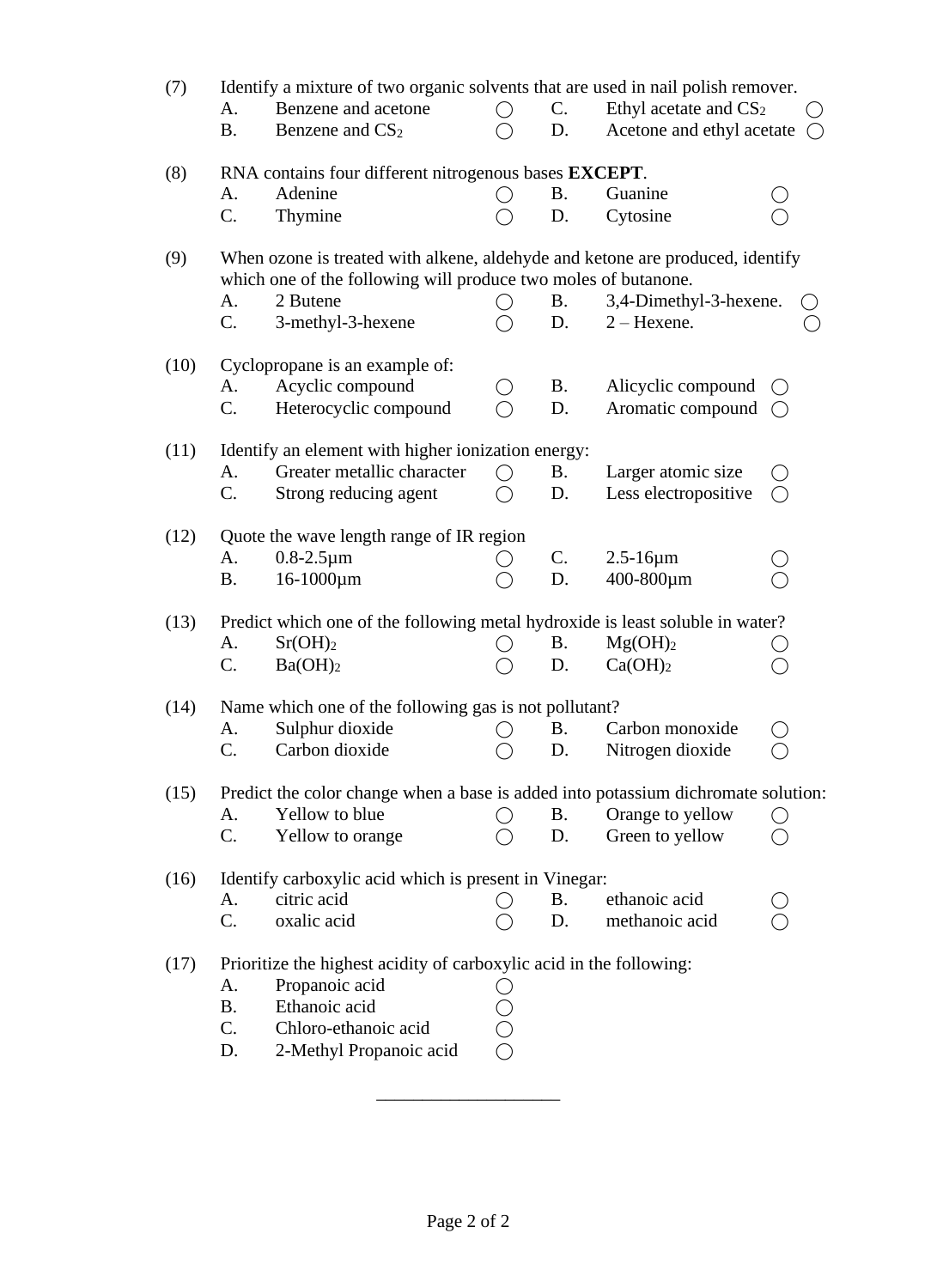

Federal Board HSSC-II Examination Chemistry Model Question Paper (Curriculum 2006)

# Time allowed: 2:35 hours Total Marks: 68

Í

Note: Answer any fourteen parts from Section 'B' and attempt any two questions from Section 'C' on the separately provided answer book. Write your answers neatly and legibly.

# **SECTION – B** (Marks 42)

**Q.2** Attempt any **FOURTEEN** parts from the following. All parts carry equal marks.

- $(14 \times 3 = 42)$
- i. In group II A, Mg behaves differently against water at different conditions. Prove your answer giving valid chemical equations.
- ii. How Fajan rule controls the covalent or ionic character of group IV A elements?
- iii.  ${}_{26}Fe^{56}$  and  ${}_{30}Zn^{65}$  both belongs to 3d series of transition elements, but both show different magnetic behavior. Give reason.
- iv. Describe the role of Chloro flouro Carbon (CFCs) in depleting ozone layer.
- v. Why do we arrange compounds in homologous series? Tabulate the first five members of homologous series of alcohol.
- vi. Benzene gives ortho, para and meta substitution products. Identify A and B by completing reactions.

$$
+ [O] \tK MnO4/H2SO4 A + H2O
$$
  
A + HNO<sub>3</sub>  $\xrightarrow{H_2SO_4/30^0C} B + H_2O$ 

- vii. Grignard's reagent is an organo-metallic compound. How Grignard's reagent is used to prepare 2- methyl pentanoic acid? Give valid chemical reaction.
- viii. Show functional group isomers of  $C_5 H_{10} O$ .
- ix. Haloform reaction is used to distinguish the different organic compounds. Distinguish CH3-CH2-CH2-OH and CH3-CH-CH<sup>3</sup> by chemical reaction. **OH**
- x. Carboxylic acid reacts with alcohol to form organic compound having fruity smell called ester. Show reaction mechanism of esterification.
- xi. Ethanol is used as a fuel. It is a polar compound. Illustrate the manufacturing of ethanol from the aldehyde with the help of chemical reaction with essential conditions.
- xii. How will you distinguish between pentanal and 3-pentanone by chemical reactions.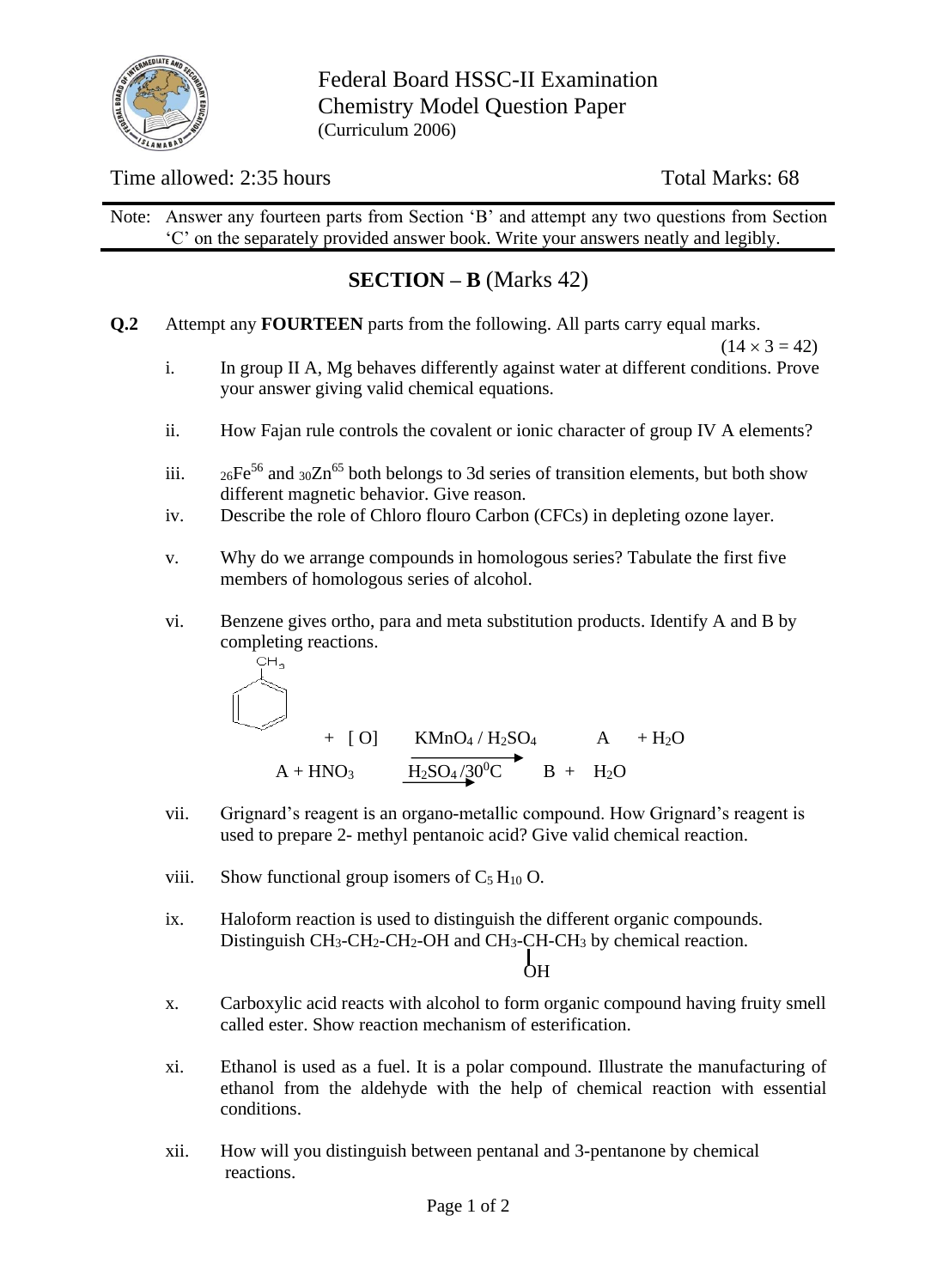- xiii. Partial hydrogenation of 2-Butyne gives two geometrical isomers. Justify the statement with the help of valid chemical equations with conditions.
- xiv. Name different routes for the loss of mineral zinc from human body.
- xv. Lipids possess different physical and chemical properties. Differentiate between fats and oils, with the structural formula.
- xvi. Demonstrate the structural product when CH<sub>3</sub>-CH<sub>2</sub>-CHO reacts with NaOH. Also given the name of the reaction.
- xvii. The 0.5439g of organic compound consist of C, H and O was subjected to combustion analysis and yield  $1.03g$  CO<sub>2</sub>,  $0.636g$  H<sub>2</sub>O. Determine its molecular formula when molar mass of organic compound is 138g/mole.
- xviii. Two compounds X and Y having carbonyl functional group  $(C=O)$  along with four carbons. When X and Y are treated with ammonical silver nitrate solution silver mirror is formed with  $X$  while  $Y$  does not give silver mirror. Identify  $X$ compound by reaction and give IUPAC name of the X and Y compounds.
- xix. Polymers consist of monomers joined by either addition or condensation reactions. Discuss synthetic condensation polymer with reaction.
- xx. Carboxylic acid can be converted into primary alcohol by following sequence of reactions  $CH_3CH_2CO_2H$  Step I A Step 2 CH<sub>3</sub>CH<sub>2</sub>CO<sub>2</sub>H Predict the reagent for step 1 and 2. Also identify A by its IUPAC name.

**SECTION – C** (Marks 26)

**Note:** Attempt any **TWO** questions. All questions carry equal marks.  $(2 \times 13 = 26)$ 

**Q.3** a. Halogens show different oxidizing trend down the group. How they react with concentrated H2SO4? Support your answer by giving suitable chemical reaction.

 $(2+2+2)$ 

- b. Transition metals have ability to form complex compounds. Describe the components of complex compounds.  $(2+2+3)$
- **Q.4** a. Consider the reaction

Aqueous/NaOH

 $\angle$  (CH<sub>3</sub>)<sub>3</sub>C-Cl  $\rightarrow$  x Demonstrate the reaction mechanism of the reaction. Also explain reaction mechanism.  $(3+4)$ 

- b. Acetic acid is a weak acid. It is present in vinegar. Illustrate the preparation of three derivatives from acetic by chemical reactions.  $(2+2+2)$
- **Q.5** a. Identify A and B compounds by completing the chemical reactions. Also write IUPAC names of A and B.  $(2+2+1.5+1.5)$

$$
\begin{array}{c}\n0 \\
\parallel \\
CH_3CH_2CCH_3 + HCN\n\end{array}
$$
\n
$$
\begin{array}{c}\n\text{NaCN/HCl} \\
\longrightarrow \\
\downarrow \\
\end{array}
$$

$$
A + HCl + H_2O \longrightarrow B + NH_4Cl
$$

b. Dye is a colored compound capable of being fixed to a fabric. Discuss any three classifications of dyes based on chromophores with examples.  $(2+2+2)$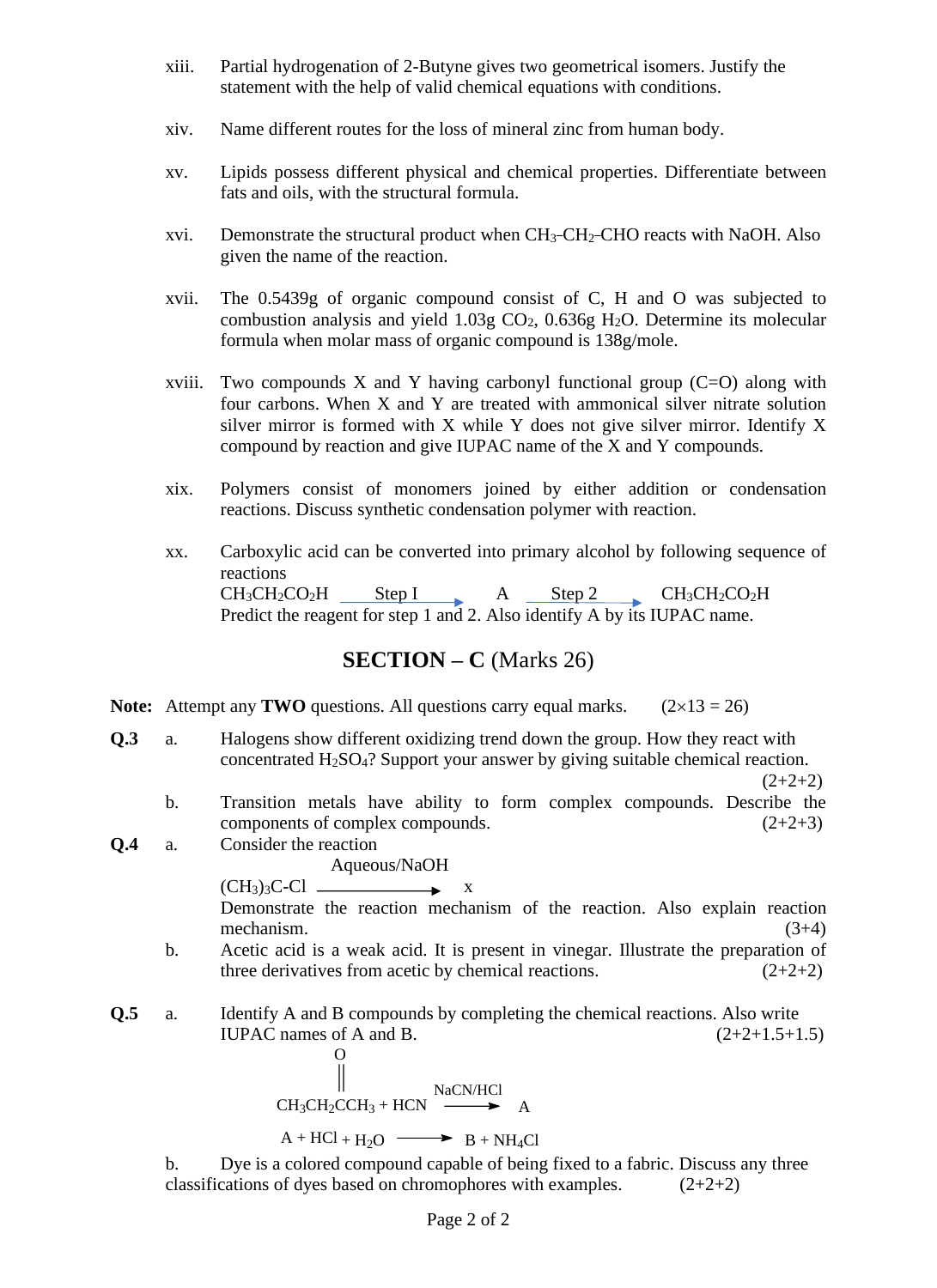# **CHEMISTRY HSSC-II (2nd Set) Student Learning Outcomes Alignment Chart**

# **SECTION A**

### **Q.1**

- (1) Describe the mechanism and types of nucleophilic substitution reactions.
- (2) Describe oxidation reactions of aldehydes and ketones.
- (3) Describe the chemical processes of addition and condensation polymerization.
- (4) Explain reactivity of alcohols.
- (5) Discuss chemistry of benzene and Friedal craft's acylation.
- (6) Explain shapes, origin of colors and nomenclature of coordination compounds.
- (7) Describe preparation and application of various cosmetics like nail polish remover, lipstick and nail polish.
- (8) Identify the structural components of DNA and RNA.
- (9) Describe the chemistry of alkanes by the ozonolysis.
- (10) Explain the shapes of alkanes and cycloalkanes exemplified by ethane and cyclopropane.
- (11) Explain the trends and physical properties in group I, II, IV and VII of the periodic table.
- (12) State the regions of electromagnetic spectrum used in IR spectroscopy.
- (13) Discuss the trend in solubility of the hydroxides of Group II elements.
- (14) Recognize that the release of  $CO_x$ ,  $SO_x$ ,  $NO_x$  and VOCs are associated with the combustion of hydrocarbons based fuels.
- (15) Describe the reactions of potassium dichromate with oxalic acid and Mohr's salt.
- (16) Identify carboxylic acids in the laboratory.
- (17) Discuss reactivity of carboxylic acids.

# **SECTION – B**

## **Q2.**

- i. Describe reactions of group II elements with water.
- ii. Explain the trends in oxidation states in group IV.
- iii. Describe the electronic structure of elements and ions of d-block elements.
- iv. Describe the role of CFC's in destroying ozone in the stratosphere.
- v. Classify organic compounds on structural basis.
- vi. Apply the knowledge of position of substituents in the electrophilic substitution of benzene.
- vii. Discuss the preparation and chemistry of Grignard's reagent by the addition of carbon dioxide.
- viii. Define and explain the term isomerism with suitable examples.
- ix. Compare aldehydes and ketones, describe their reactivity.
- x. Describe the chemistry of carboxylic acids by conversion to carboxylic acid derivatives.
- xi. Describe the preparation of alcohols by reduction of aldehydes.
- xii. Describe the reactivity of aldehydes and ketones and their comparison.
- xiii. Discuss chemistry of alkynes by hydrogenation.
- xiv. Describe the role of Zn in nutrition.
- xv. Describe the basis of classification and structure, function relationship of lipids.
- xvi. Discuss chemistry of Grignard's reagent by the addition of ketone.
- xvii. Discuss the procedure of combustion analysis.
- xviii. Describe oxidation reactions of aldehydes and ketones.
- xix. Describe the chemical processes of addition and condensation polymerization.
- xx. Describe the reactions of carboxylic acid derivatives.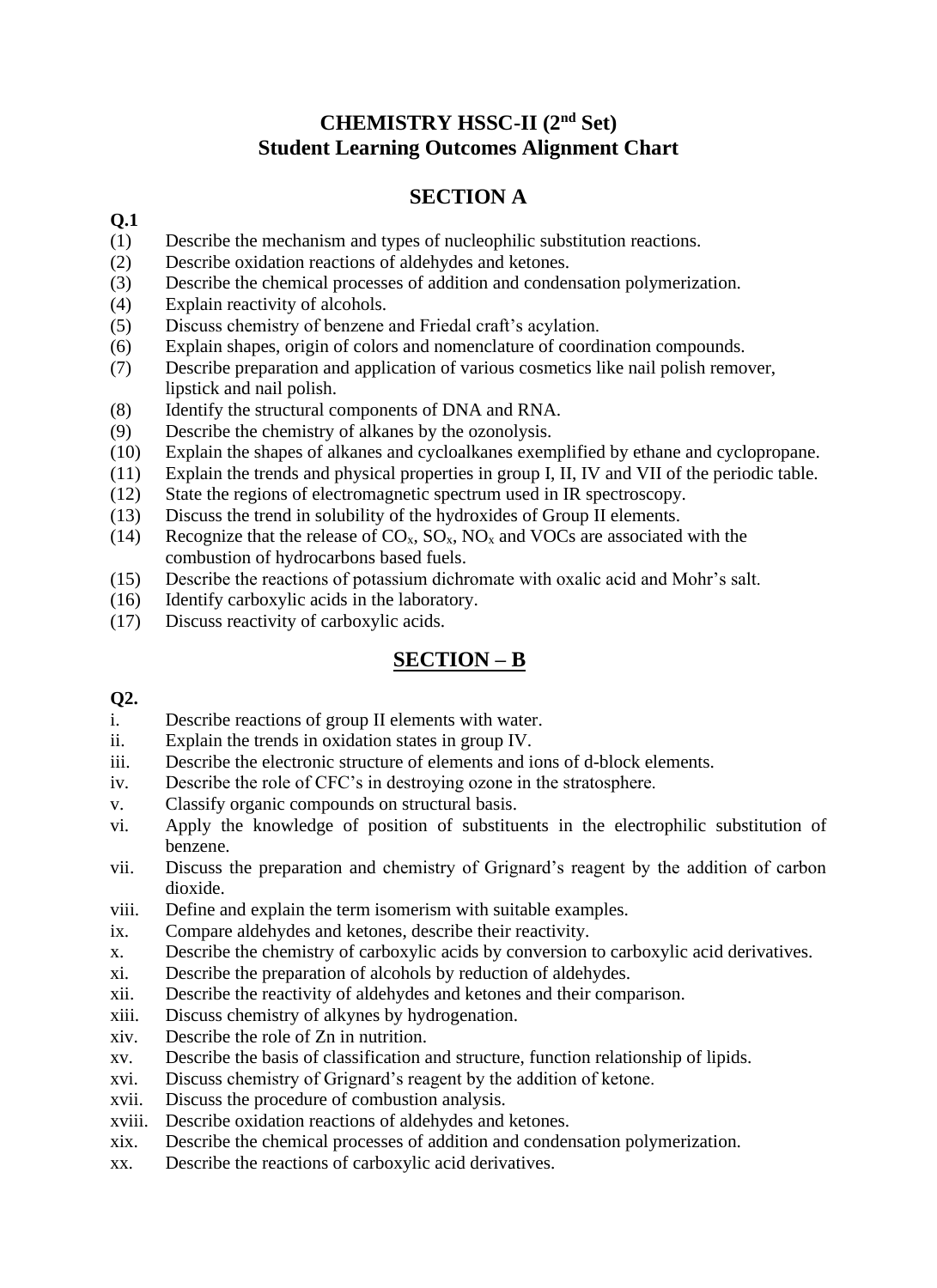# **SECTION – C**

- **Q.3** a. Explain the relative behavior of halogens as oxidizing and reducing agents.
	- b. Explain shapes, origin of colour and nomenclature of coordination compounds.
- **Q.4** a. Describe the mechanism of nucleophilic substitution reactions.
	- b. Describe the chemistry of carboxylic acids by conversion to carboxylic acid derivatives.
- **Q.5** a. Describe acid and base catalyzed nucleophilic addition reactions of aldehydes and ketones.
	- b. Discuss types and applications of dyes.